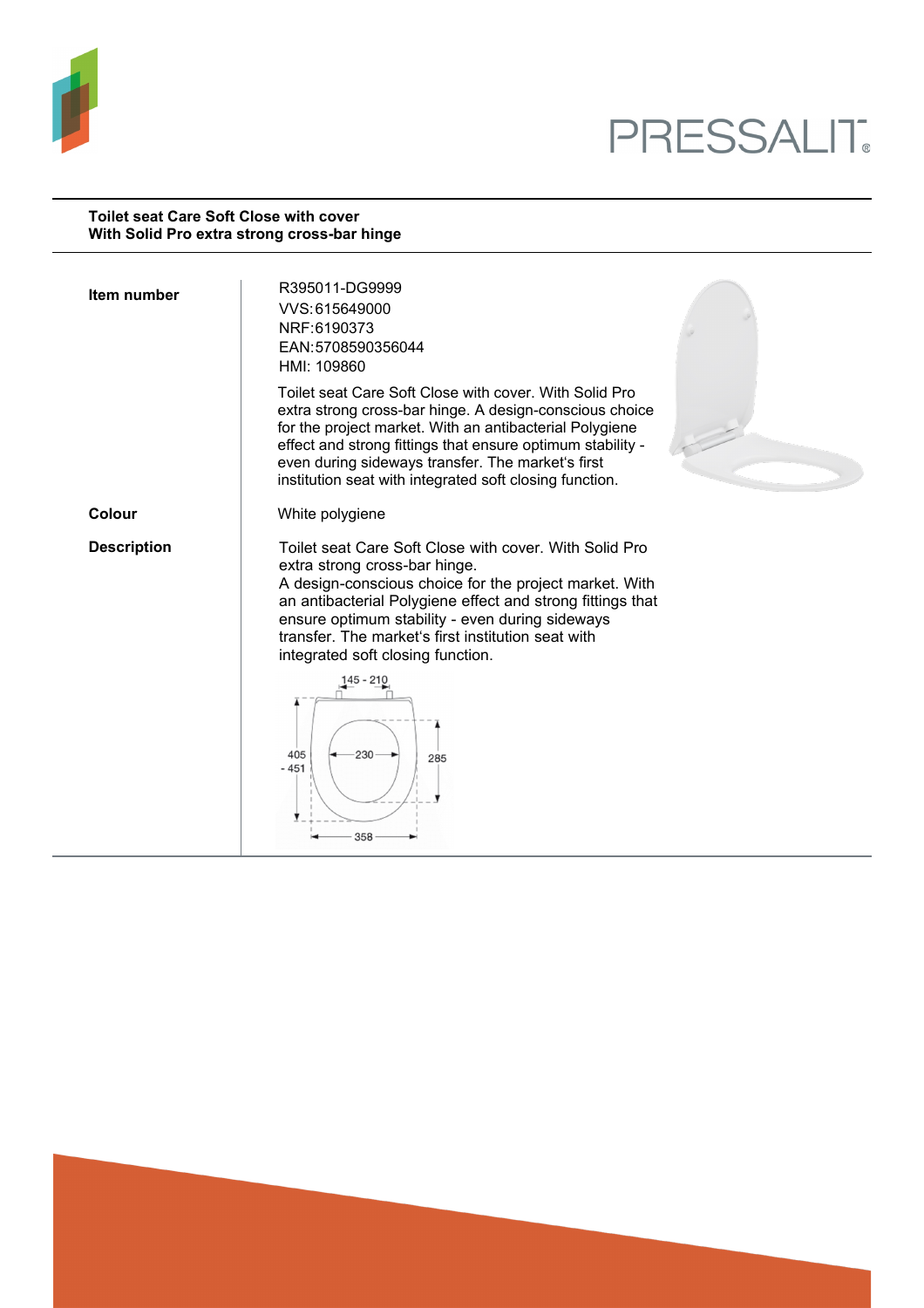

#### **Toilet seat Care Soft Close with cover With Solid Pro extra strong cross-bar hinge**

| <b>Materials</b>         | <b>TOILET SEAT:</b><br>The material is colour ingrained duroplast (UF A $10 =$ urea formaldehyde) that<br>contains no environmentally hazardous substances. UF plastic comprises 67% urea<br>formaldehyde resin, 28% cellulose, as well as 5% minerals, pigments, lubricants and<br>moisture content. The raw material from the supplier contains up to 0.03% free<br>formaldehyde and even less following curing.                                                                                                                                                                                                                                                                                                                                                                                                                                                                                                                            |
|--------------------------|-----------------------------------------------------------------------------------------------------------------------------------------------------------------------------------------------------------------------------------------------------------------------------------------------------------------------------------------------------------------------------------------------------------------------------------------------------------------------------------------------------------------------------------------------------------------------------------------------------------------------------------------------------------------------------------------------------------------------------------------------------------------------------------------------------------------------------------------------------------------------------------------------------------------------------------------------|
|                          | POLYGIENE (only relevant for toilet seats with polygiene):<br>Polygiene consists of biocide silver chloride, which has an anti-bacterial effect. This is<br>why the bacteria growth is hampered 24 hours a day.                                                                                                                                                                                                                                                                                                                                                                                                                                                                                                                                                                                                                                                                                                                               |
|                          | <b>BUFFERS:</b><br>EVA (copolymer made of ethylene and vinyl acetate).                                                                                                                                                                                                                                                                                                                                                                                                                                                                                                                                                                                                                                                                                                                                                                                                                                                                        |
|                          | DAMPER KIT (only relevant for toilet seats with soft close):<br>Hydraulic damper with stainless steel damper casing and thermoplastic parts.                                                                                                                                                                                                                                                                                                                                                                                                                                                                                                                                                                                                                                                                                                                                                                                                  |
|                          | MOUNT/HINGES:<br>Stainless steel model W. no. 1.4301/M and thermoplastic.                                                                                                                                                                                                                                                                                                                                                                                                                                                                                                                                                                                                                                                                                                                                                                                                                                                                     |
| <b>Product capacity</b>  | Load - ring seat 240 kg                                                                                                                                                                                                                                                                                                                                                                                                                                                                                                                                                                                                                                                                                                                                                                                                                                                                                                                       |
| Weight                   | 2,895 kg                                                                                                                                                                                                                                                                                                                                                                                                                                                                                                                                                                                                                                                                                                                                                                                                                                                                                                                                      |
| <b>Gross weight</b>      | 3,235 kg                                                                                                                                                                                                                                                                                                                                                                                                                                                                                                                                                                                                                                                                                                                                                                                                                                                                                                                                      |
| Weight per crate         | 16,175 kg                                                                                                                                                                                                                                                                                                                                                                                                                                                                                                                                                                                                                                                                                                                                                                                                                                                                                                                                     |
| Qty per crate            | 5                                                                                                                                                                                                                                                                                                                                                                                                                                                                                                                                                                                                                                                                                                                                                                                                                                                                                                                                             |
| <b>Crates per pallet</b> | 8                                                                                                                                                                                                                                                                                                                                                                                                                                                                                                                                                                                                                                                                                                                                                                                                                                                                                                                                             |
| Qty per pallet           | 40                                                                                                                                                                                                                                                                                                                                                                                                                                                                                                                                                                                                                                                                                                                                                                                                                                                                                                                                            |
| Warranty                 | Your Pressalit toilet seat is subject to a 10-year product warranty against presentation of<br>receipt. You should contact the dealer or store where you purchased the seat in the<br>event of a complaint.<br>>>br>In the event of complaints about defective materials and/or<br>manufacturing defects and/or functional limitations ascertained within a 10-year period,<br>following proper use and cleaning of the toilet seat (we reserve the right to examine the<br>toilet seat at our factory), Pressalit will deliver spare parts or replace the toilet seat by an<br>identical or similar model. If the color is no longer available, Pressalit reserves its right to<br>replace the toilet seat by a similar model in the color white. Upon replacement or delivery<br>of a spare part, the warranty period will not be extended nor renewed. If replacement is<br>not possible, Pressalit may instead refund the purchase price. |